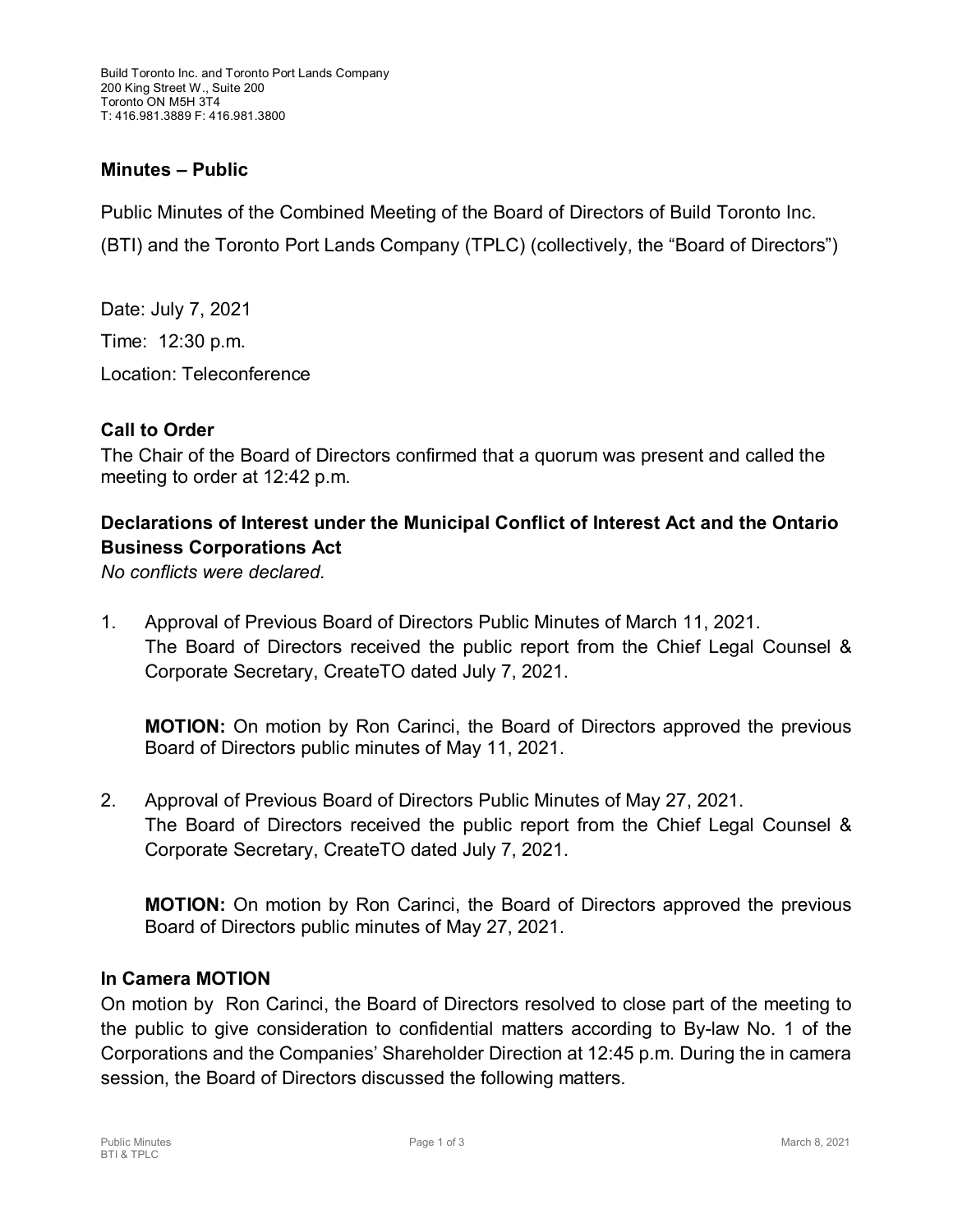- 3. Approval of Previous Board of Directors Closed Session Minutes of May 11, 2021
- 4. Approval of Previous Board of Directors Closed Session Minutes of May 27, 2021
- 5. Build Toronto Inc. 4620 Eglinton Ave West (Trinity) Extension of Purchase Agreement
- 6. 80 Dale Waiver of Density Bonus to Support Affordable Housing
- 7. Action Items

**MOTION:** On motion by Ron Carinci, the Board of Directors resolved to adopt the recommendations from its closed session and direct that these matters remain confidential in accordance with By-law No. 1 of the Corporations and the Companies' Shareholder Direction. The Board of Directors resumed its public session at 1:25 p.m. and the meeting was adjourned at 1:26 p.m.

# **Adjournment**

## **Attendance:**

|                       | 12:42 p.m. to<br>12:45 p.m. | 12:45 p.m. to 1:25<br>p.m. | 1:25 p.m. to<br>1:26 p.m. |
|-----------------------|-----------------------------|----------------------------|---------------------------|
|                       | <b>Public Session</b>       | <b>In-Camera Session</b>   | <b>Public Session</b>     |
| Ron Carinci, Chair    |                             |                            | ✓                         |
| Ana Bailão            | $\checkmark$                |                            |                           |
| Marni Dicker          | $\checkmark$                | $\checkmark$               | $\checkmark$              |
| Paula Fletcher        | $\checkmark$                | $\checkmark$               | ✓                         |
| <b>Dennis Fotinos</b> |                             | ✓                          | ✓                         |
| Sandra Levy           | $\checkmark$                | ✓                          | ✓                         |
| <b>Allison Mendes</b> | $\checkmark$                |                            |                           |
| Marcie Zajdeman       |                             |                            |                           |

 $\checkmark$  Members were present for some or all of the time indicated.

x Members not present for some or all of the time indicated